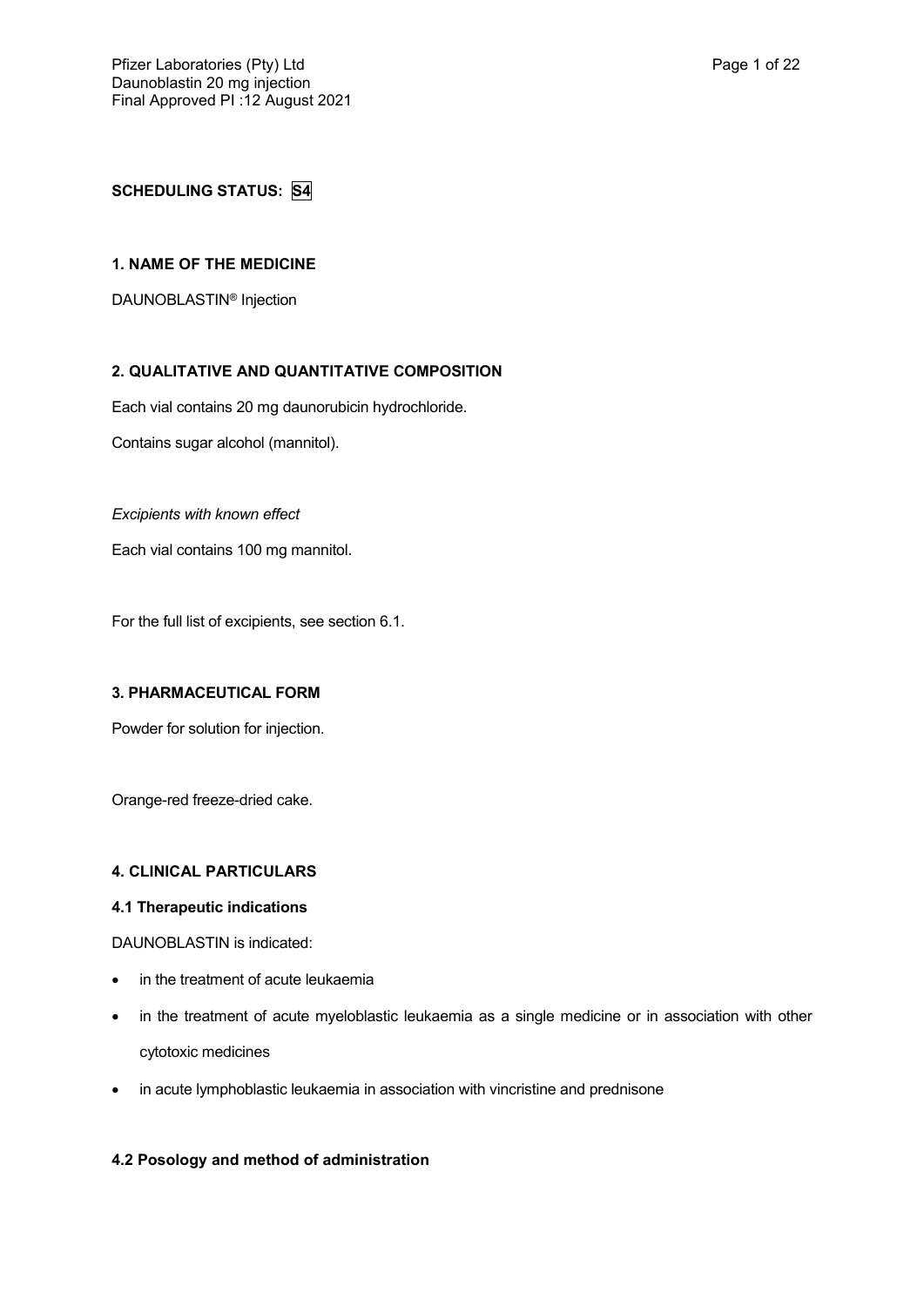### **Posology**

Individual injection may vary from 0,5 - 3 mg/kg. Up to 1 mg/kg may be repeated at intervals of one or more days; doses of 2 mg/kg should be spaced four or more days apart; doses higher than 2,5 mg/kg, if used, should only be given at 7 to 14-day intervals. The dosage is tolerance and response dependant. One injection has sometimes sufficed; normally three to six injections have been necessary and occasionally up to 10 injections in one series have been used.

When second or subsequent injections are to be given, the doses and the time intervals depend on the effect of the previous doses and must be the subject of careful deliberation, examination of the peripheral blood and, under some circumstances, of the marrow.

Total dosage of 20 mg/kg should not be exceeded and consequently DAUNOBLASTIN is not suitable for maintenance therapy.

The effect of DAUNOBLASTIN on the disease process and on the normal blood precursors cannot be exactly predicted for any particular case. The differences between incomplete treatment, a satisfactory remission, and overdosage with possible irreversible aplasia of the marrow depends on the correct choice of dosage, time intervals and total number of doses.

In acute myeloblastic leukaemia each dose should be of about 2 mg/kg, more or less according to effect, repeated at 4 to 7-day intervals. Doses of over 2 mg/kg should be employed with extra caution and at intervals of a week or longer.

In acute lymphoblastic leukaemia doses of 1 mg/kg may be repeated according to tolerance and effect at 1 to 4-day intervals.

When DAUNOBLASTIN is administered together with other cytotoxic medicines which also have a tendency for marrow depression, dosage should be suitably reduced.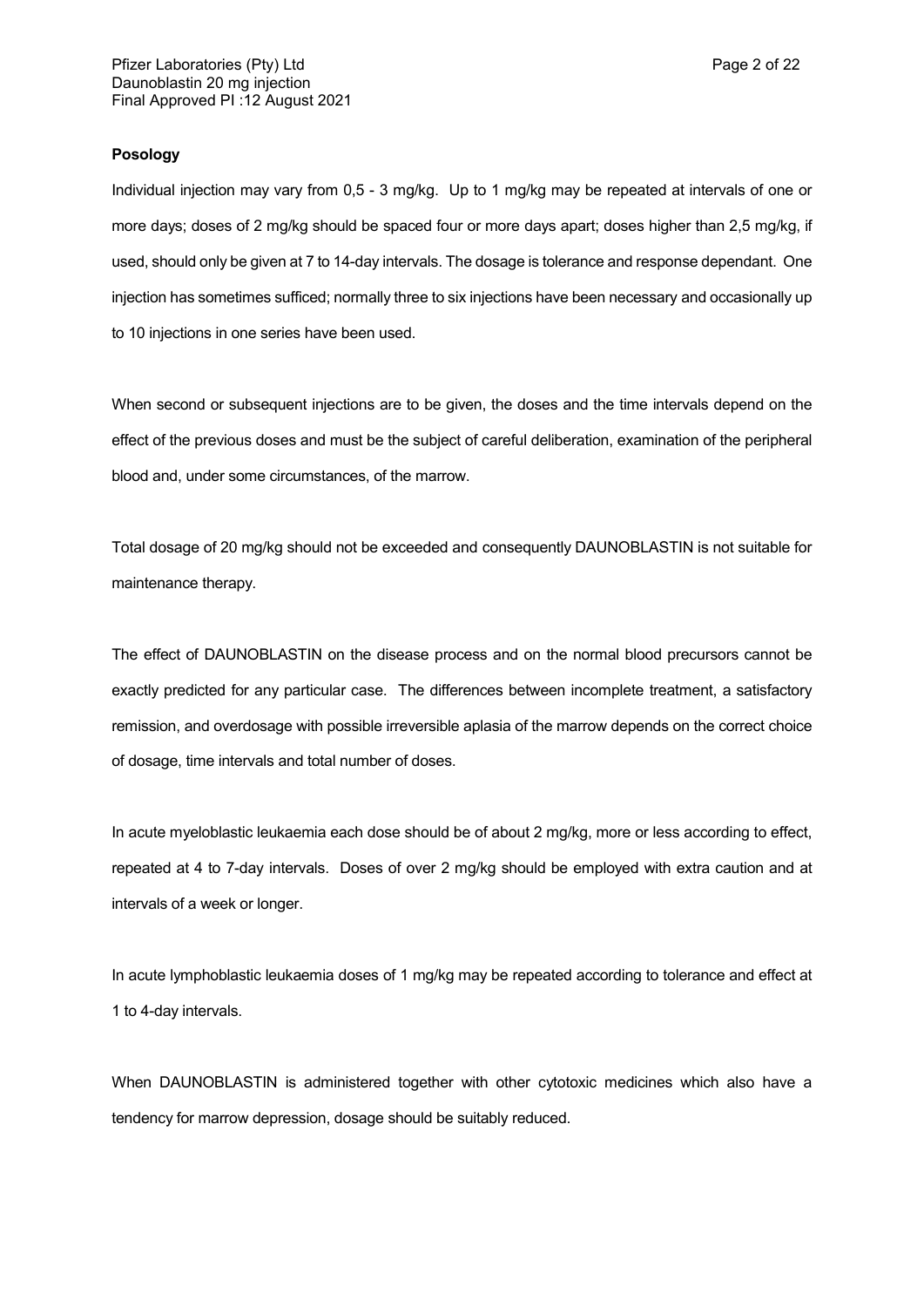## **Dosage adjustment**

#### *Hepatic impairment*

DAUNOBLASTIN should not be administered to patients with severe hepatic impairment (Child-Pugh Grade C [total score 10 – 15]) (see section 4.3).

For patients with mild and moderate hepatic impairment (Child-Pugh Grade A [total score 5 – 6]) and B [total score 7 – 9]), dose reductions are recommended based on the following serum bilirubin values: Bilirubin 1,2 to 3 mg/dL: one-half of recommended starting dose; Bilirubin > 3 mg/mL: one-fourth of recommended starting dose.

## *Renal impairment*

If serum creatinine is above 3,0 mg/dL, the DAUNOBLASTIN dose should be reduced by one-half.

### **Method of administration**

For intravenous infusion.

Intramuscular and intrathecal administration should not be used.

DAUNOBLASTIN is administered by dissolving the calculated dose in 10 - 20 mL of normal saline solution or water for injection and injecting this into the tubing of a fast-running intravenous drip infusion of normal saline solution. This method is used to avoid stasis of the medicine in the vein and to minimise reactions, due to accidental extravasation. It is recommended that the solution is freshly prepared.

## **4.3 Contraindications**

DAUNOBLASTIN is contraindicated in:

- Patients with known hypersensitivity to daunorubicin, other anthracyclines, or anthracenediones or to any other excipient of DAUNOBLASTIN listed in section 6.1
- Patients with persistent myelosuppression, or marked myelosuppression induced by previous treatment with other cytotoxic medicines or radiotherapy
- Patients with impaired cardiac function (including myocardial insufficiency, recent myocardial infarction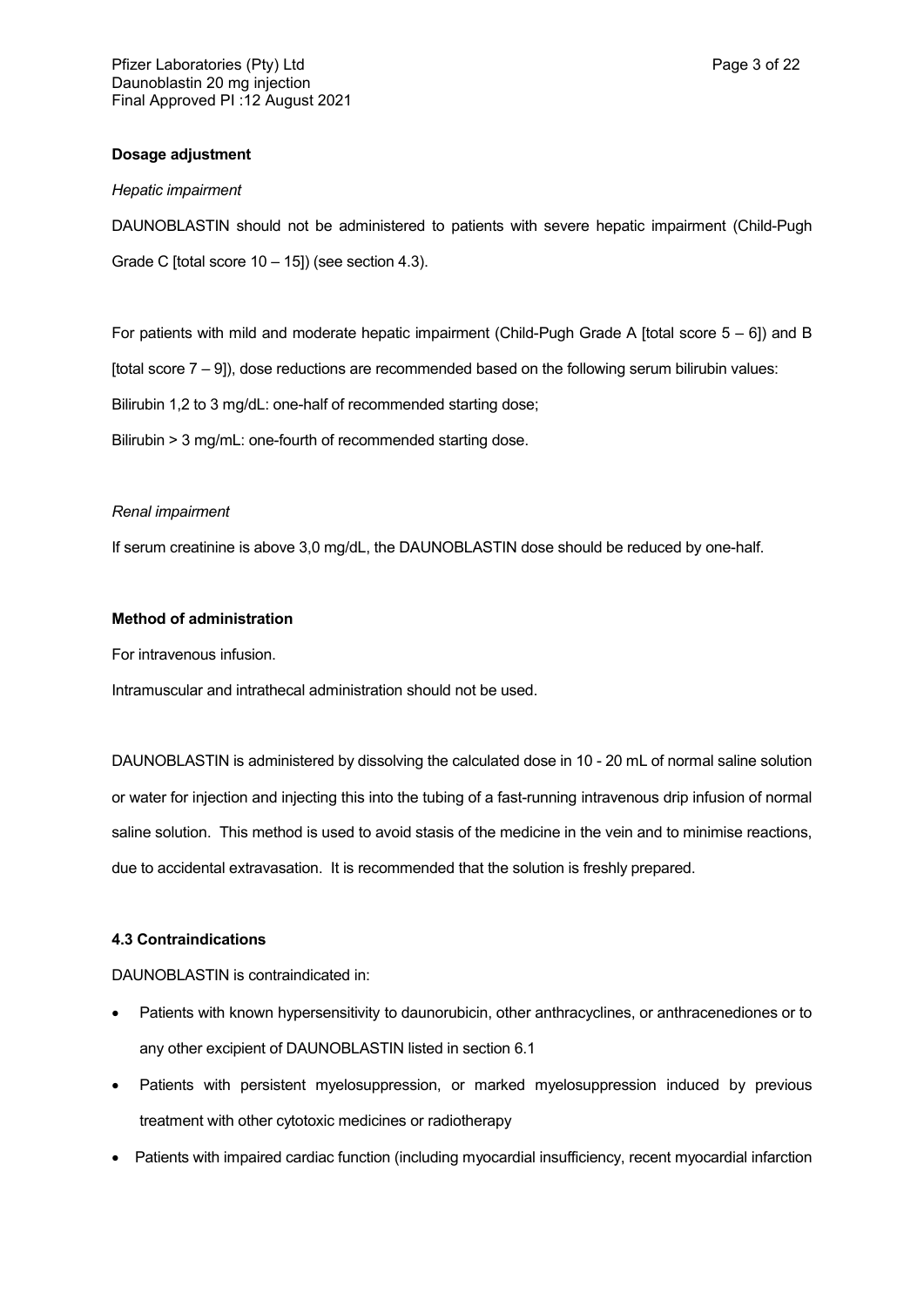and severe dysrhythmias)

- Patients who have previously received the full cumulative doses of DAUNOBLASTIN and/or doxorubicin and/or other anthracyclines and/or anthracenediones (see section 4.4)
- Patients with severe infections
- Patients with severe hepatic (Child-Pugh Grade C [total score 10 15]) or renal function impairment (GFR < 10 mL/min or serum creatinine > 7,9 mg/dL)
- Pregnancy and lactation (see section 4.6).

DAUNOBLASTIN should not be repeated in the presence of buccal ulceration. This condition is sometimes preceded by a premonitory buccal burning sensation and the repetition of DAUNOBLASTIN therapy in the presence of this symptom is not advised.

## **4.4 Special warnings and precautions for use**

DAUNOBLASTIN is intended for use only by those experienced in the use of cytostatics. The patient must be closely monitored, and electrocardiogram examination should be made regularly to detect signs of cardiotoxicity.

Initial treatment with DAUNOBLASTIN requires close observation of the patient and extensive laboratory monitoring. It is recommended, therefore, that patients be hospitalised at least during the first phase of treatment. Blood counts and monitoring of parameters of renal and liver function should be performed prior to each treatment with DAUNOBLASTIN.

Administration of myelosuppressive medicines such as DAUNOBLASTIN may lead to an increased frequency of infections and haemorrhagic complications. These complications are potentially fatal therefore patients should be instructed to notify the medical practitioner if fever, sore throat, or unusual bruising or bleeding occurs.

Patients should recover from acute toxicities of prior cytotoxic treatment (such as stomatitis, neutropenia, thrombocytopenia, and generalised infections) before beginning treatment with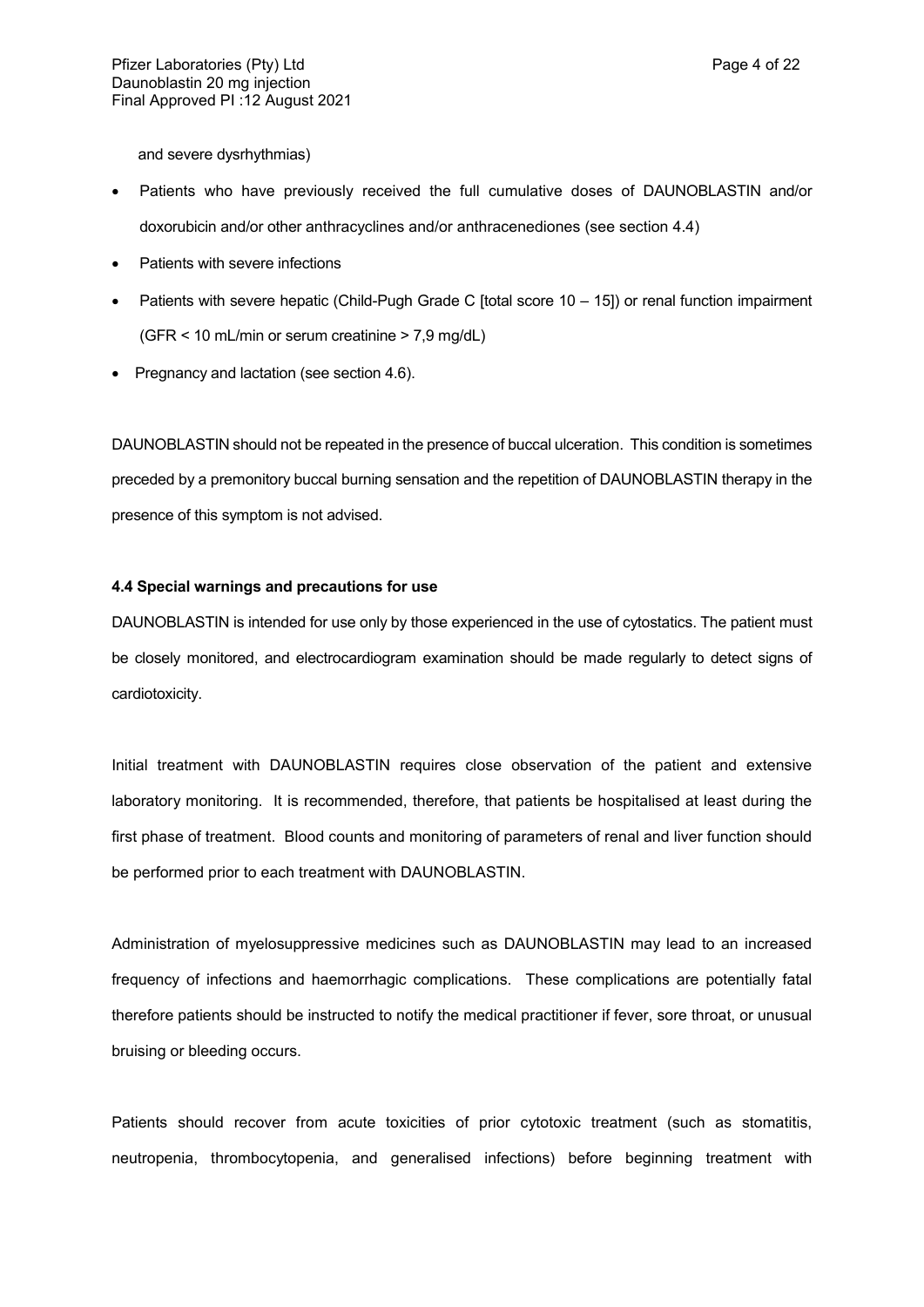DAUNOBLASTIN.

DAUNOBLASTIN may transiently impart a red discolouration to the urine after administration.

## **Cardiac toxicity**

Special attention must be given (by close cardiac monitoring) to the cardiac toxicity exhibited by DAUNOBLASTIN, especially in infants and children.

DAUNOBLASTIN has a cardiotoxic effect, which can be manifested under two distinct sets of circumstances:

Firstly, daily administration of large doses of ≥ 2 mg/kg (or ≥ 55 mg/m<sup>2</sup>) will result in transient reversible electrocardiogram (ECG) changes in a proportion of cases. This can be avoided by administering the medicine at longer intervals.

Secondly, exceeding the total cumulative dose of 20 mg/kg (or 550 mg/m<sup>2</sup>) may result in irreversible cardiac failure. This can occur with very little warning and after only a short period of tachycardia.

Cardiomyopathy usually appears within 1 to 6 months after initiation of therapy. It may develop suddenly and may not be detected by routine ECG. It may be irreversible and fatal but responds to treatment if detected early.

## *Acute and delayed cardiotoxicity*

Cardiotoxicity may be manifested by early (i.e. acute) or late (i.e. delayed) events.

## *Early (i.e. acute) events:*

Early cardiotoxicity of DAUNOBLASTIN consists mainly of sinus tachycardia and/or ECG abnormalities such as non-specific ST-T wave changes. Tachyarrhythmias, including premature ventricular contractions, as well as heart block have also been reported. These effects do not usually predict subsequent development of delayed cardiotoxicity, are rarely of clinical importance, and are generally not a consideration for discontinuation of DAUNOBLASTIN treatment.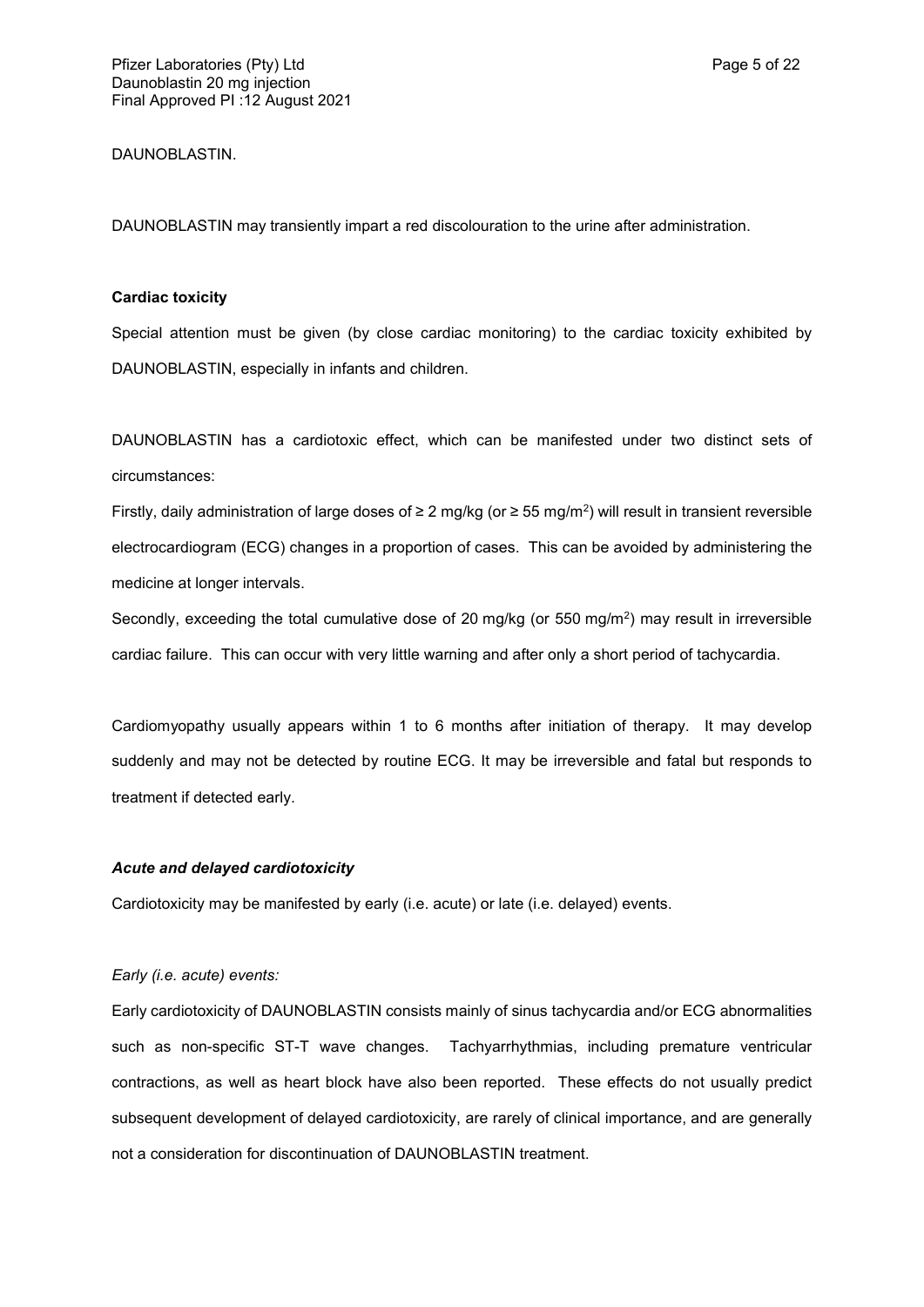#### *Late (i.e. delayed) events:*

Delayed cardiotoxicity usually develops late in the course of therapy with DAUNOBLASTIN or within 2 to 3 months after treatment termination, but later events (several months to years after completion of treatment) have also been reported.

Delayed cardiomyopathy is manifested by reduced left ventricular ejection fraction (LVEF) and/or signs and symptoms of congestive heart failure (CHF) such as dyspnoea, pulmonary oedema, dependent oedema, cardiomegaly and hepatomegaly, oliguria, ascites, pleural effusion, and gallop rhythm. Lifethreatening CHF is the most severe form of anthracycline-induced cardiomyopathy and represents the cumulative dose-limiting toxicity of the medicine.

#### *Risk factors for cardiotoxicity*

There is increased risk of cardiac toxicity (and lower cumulative dosage limit) in patients previously treated with doxorubicin or in those who received prior or concomitant radiation therapy that encompassed the heart (mediastinal/pericardial area).

Pre-existing active or dormant heart disease, concomitant use of medicines with the ability to suppress cardiac contractility and previous therapy with other anthracyclines or anthracenediones are suspected co-factors of increased risk of DAUNOBLASTIN-induced cardiac toxicity. It is probable that the toxicity of DAUNOBLASTIN and other anthracyclines or anthracenediones is additive.

Anthracyclines including DAUNOBLASTIN should not be administered in combination with other cardiotoxic medicines (e.g. trastuzumab) unless the patient's cardiac function is closely monitored. Patients receiving anthracyclines after stopping treatment with other cardiotoxic medicines, especially those with long half-lives such as trastuzumab (variable half-life; washout period up to 7 months), may also be at an increased risk of developing cardiotoxicity. Under these conditions, a total cumulative dose of 400 mg/m<sup>2</sup> in adults should be exceeded only with extreme caution.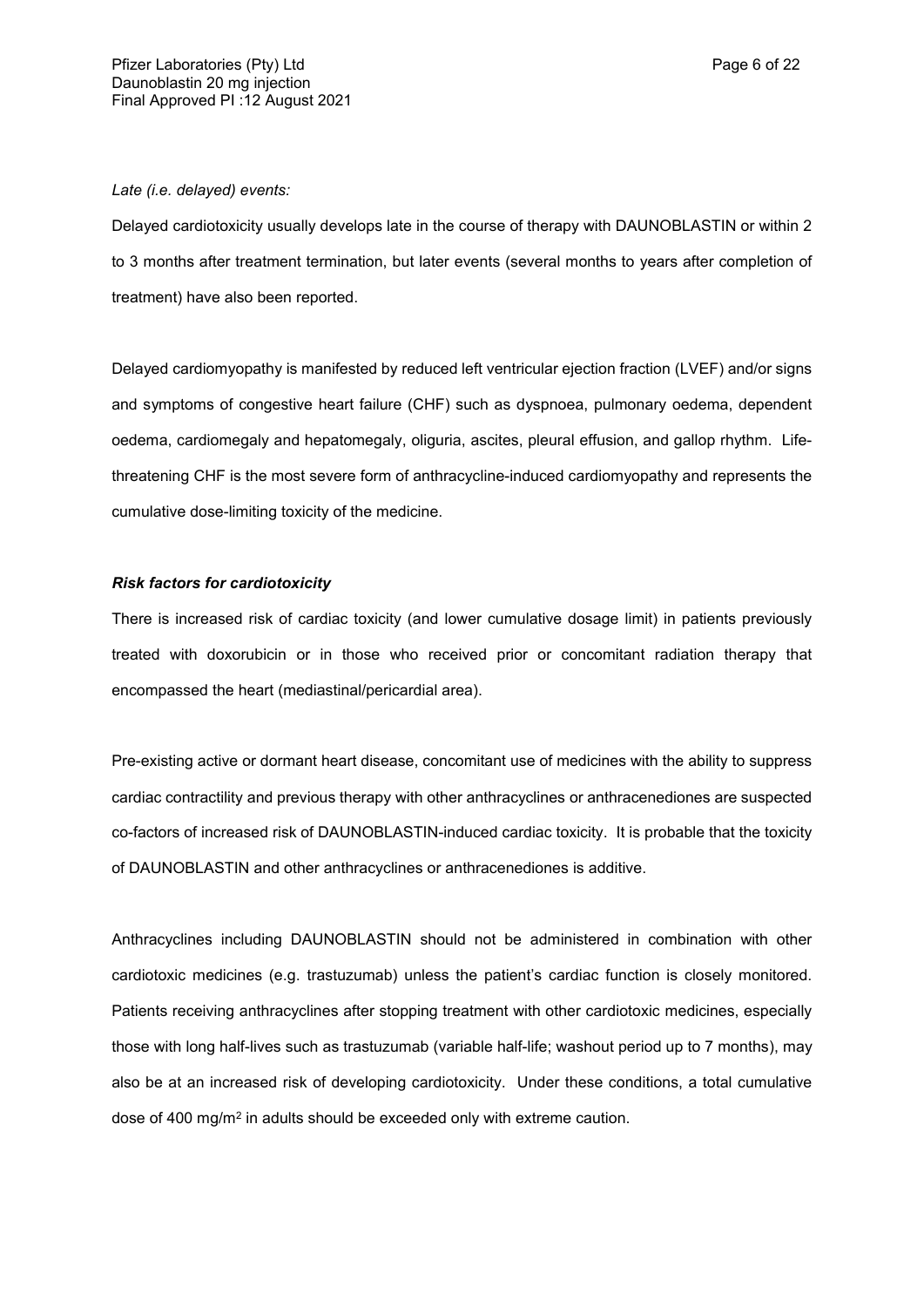It has also been suggested, but is not clearly established, that concurrent therapy with cyclophosphamide or some other antineoplastic medicines (e.g. dacarbazine, dactinomycin, mitomycin) may increase the risk of DAUNOBLASTIN-induced cardiotoxicity.

Cardiac function must be carefully monitored in all patients receiving high cumulative doses and in those with risk factors. However, cardiotoxicity with DAUNOBLASTIN may occur at lower cumulative doses whether or not cardiac risk factors are present.

In infants and children there appears to be a greater susceptibility to anthracycline-induced cardiac toxicity, and a long-term periodic evaluation of cardiac function has to be performed.

#### *Total cumulative dosage*

The incidence of cardiotoxicity is more frequent in adults receiving a total cumulative dose over 550 mg/m<sup>2</sup> (or over 20 mg/kg body weight) or over 400 mg/m<sup>2</sup> in patients who have received concurrent cyclophosphamide or previous chest irradiation, in the elderly, and in patients with a history of cardiac disease or mediastinal radiation. In adults, at total cumulative doses less than 550 mg/m<sup>2</sup>, acute congestive cardiac failure is seldom encountered, although rare instances of pericarditis-myocarditis, not dose related, have been reported.

Children may be more susceptible to the development of cardiomyopathy than adults. However, the risk of developing cardiomyopathy is reduced with a total dose less than 300 mg/m<sup>2</sup> in children over 2 years of age or at a total dosage of less than 10 mg/kg in children younger than 2 years of age with a body surface area of less than  $0.5$  m<sup>2</sup>.

## *Monitoring of cardiac function*

Cardiac function should be assessed before patients undergo treatment with DAUNOBLASTIN and must be monitored throughout therapy to minimise the risk of incurring severe cardiac impairment. There is no absolutely reliable method of predicting the patients in whom acute congestive heart failure will develop as a result of DAUNOBLASTIN therapy. However, certain changes in the ECG and a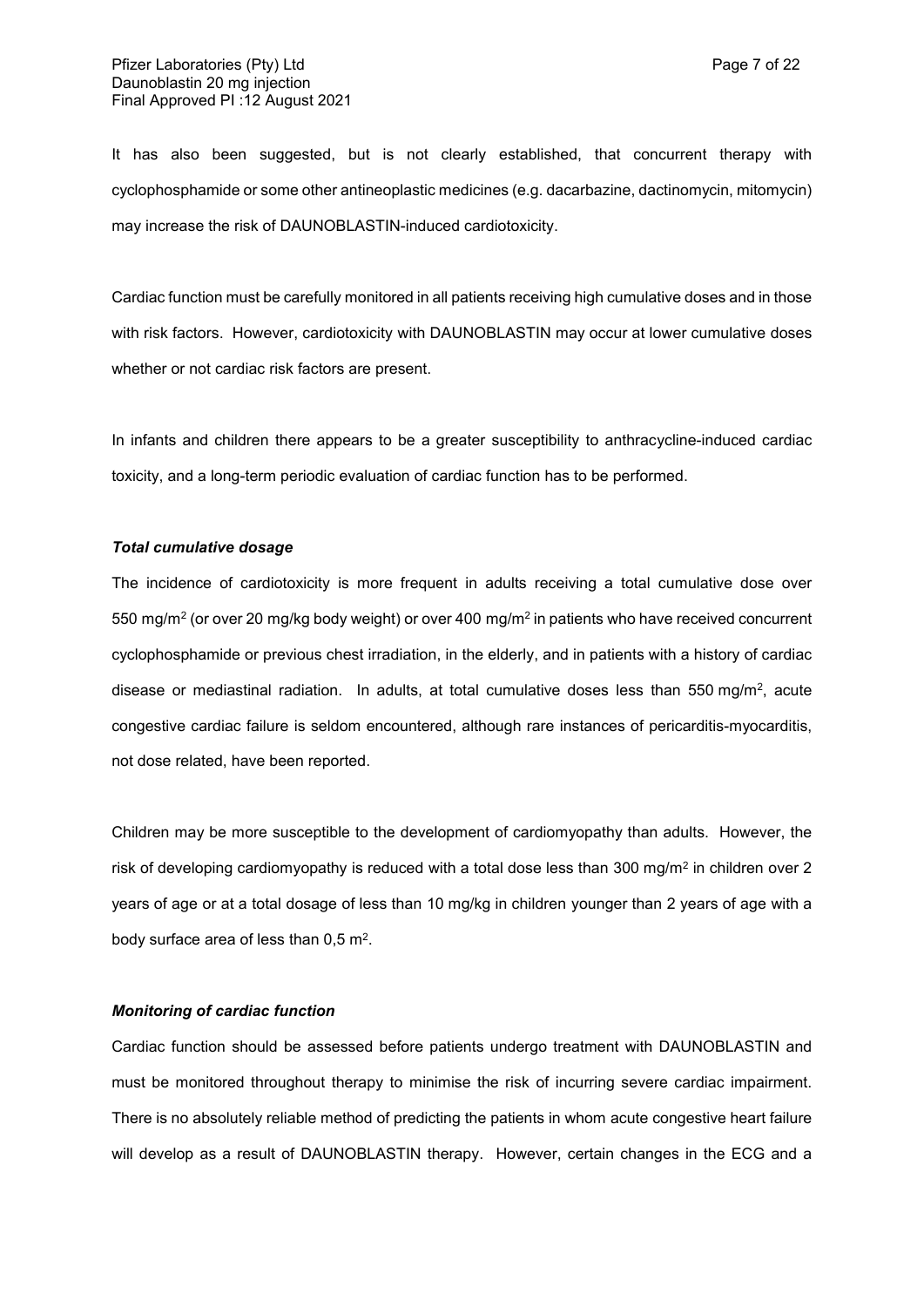decrease in the left ventricular ejection fraction (LVEF) from pre-treatment baseline may help to recognise those patients at greatest risk. On the basis of the ECG, a decrease equal to or greater than 30 % in limb lead QRS voltage has been associated with a significant risk of medicine-induced cardiomyopathy. The appropriate quantitative method for repeated evaluation of LVEF includes multigated radionuclide angiography (MUGA) or echocardiography (ECHO).

A baseline cardiac evaluation with an ECG and either a MUGA scan or an ECHO is recommended, especially in patients with risk factors for increased cardiotoxicity. Repeated MUGA or ECHO determinations of LVEF should be performed, particularly with higher, cumulative anthracycline doses. The technique used for assessment should be consistent throughout follow-up.

The risk of cardiotoxicity may be decreased through regular monitoring of LVEF during the course of treatment with prompt discontinuation of DAUNOBLASTIN at the first sign of impaired cardiac function. Early clinical diagnosis of medicine-induced congestive heart failure appears to be essential for successful treatment with digoxin, diuretics, sodium restriction and bed rest.

#### **Bone marrow depression**

Bone marrow depression and consequent marked cytopenia will occur in all patients who receive DAUNOBLASTIN and requires careful monitoring. The severity being dependent on the dose received and the regenerative capacity of the bone marrow. Evaluation of response based on bone marrow status cellularity is necessary to guide DAUNOBLASTIN treatment.

Myelosuppression is manifested primarily by leukopenia, which is usually severe, and thrombocytopenia. Anaemia may also occur. Leucocyte and platelet nadirs usually occur around days 10 - 14, with recovery around day 21 following therapy.

Haematologic profiles must be carefully assessed before and during each cycle of DAUNOBLASTIN therapy, including differential white blood cell counts.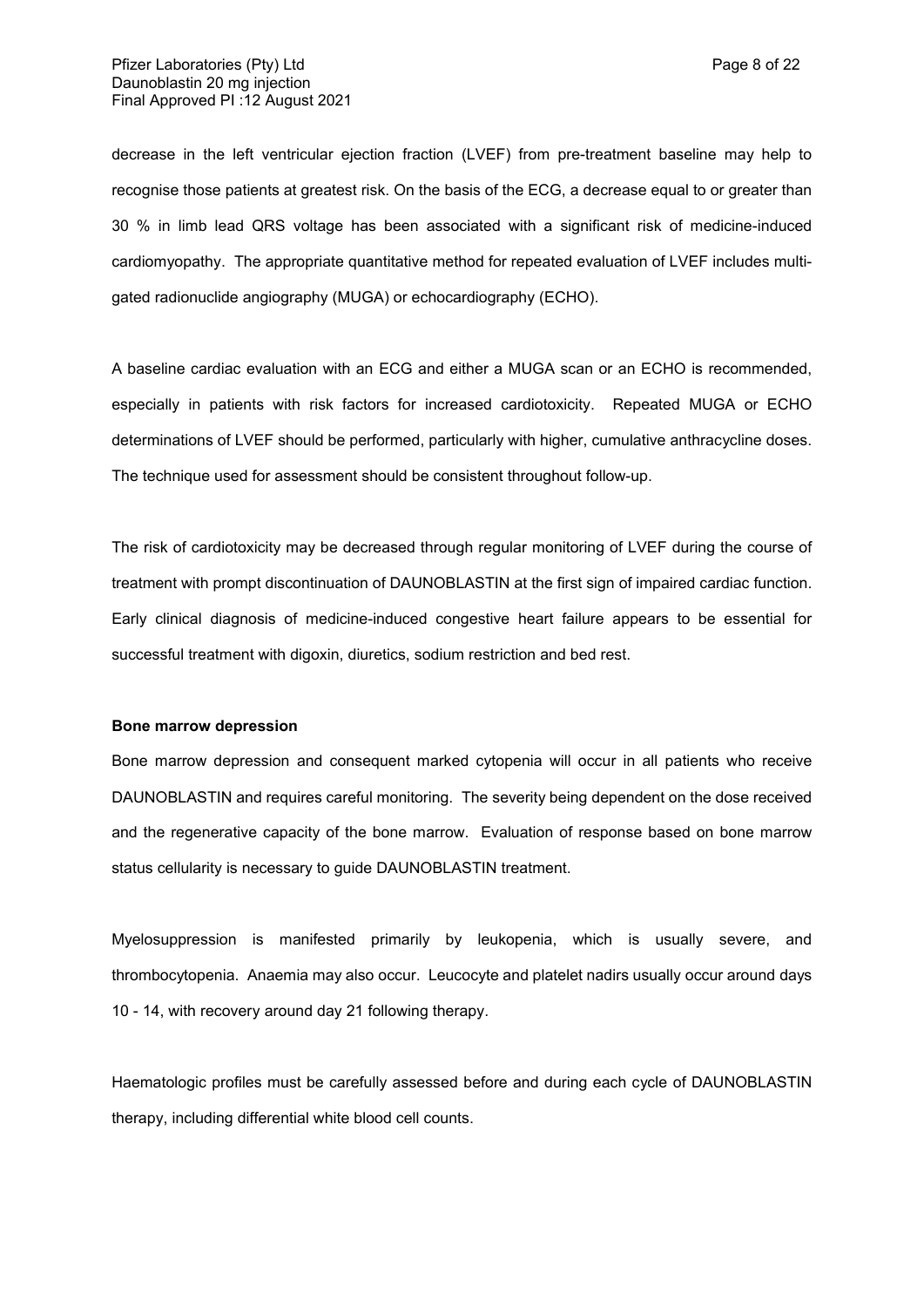Clinical consequences of severe myelosuppression include fever, infection, sepsis/septicaemia, septic shock, haemorrhage, tissue hypoxia, or death. During a course of therapy special attention should be devoted to patients with severe neutropenia and fever (febrile neutropenia), a condition that can be possibly followed by septicaemia and death.

In a variable proportion of cases, a severe aplasia will develop which must be anticipated in every case by eliminating infection before treatment, by isolating the patient from infection during the treatment and by the use of supportive therapy, including the continuous administration of anti-infective medicines, the administration of platelet rich plasma or fresh whole blood transfusion and, under some circumstances, the transfusion of blood or white cells from cases of hyper-leukocytic chronic myeloid leukaemia. Therapy with DAUNOBLASTIN should not be started in patients with pre-existing medicineinduced bone marrow depression unless the benefit from such treatment warrants the risk.

### **Secondary leukaemia**

Secondary leukaemia, with or without a preleukaemic phase, has been reported in patients treated with anthracyclines, including DAUNOBLASTIN. Secondary leukaemia is more common when such medicines are given in combination with DNA-damaging antineoplastic medicines, in combination with radiotherapy, when patients have been heavily pre-treated with cytotoxic medicines, or when doses of the anthracyclines have been escalated. These leukaemias can have a 1- to 3-year latency period.

### **Immunosuppression / Increased susceptibility to infections**

DAUNOBLASTIN possesses immunosuppressive properties. Appropriate measures should be taken to prevent secondary infection.

Administration of live or live-attenuated vaccines in patients immuno-compromised by chemotherapeutic medicines including DAUNOBLASTIN may result in serious or fatal infections. Vaccination with a live vaccine should be avoided in patients receiving DAUNOBLASTIN. Killed or inactivated vaccines may be administered; however, the response to such vaccines may be diminished (see section 4.5).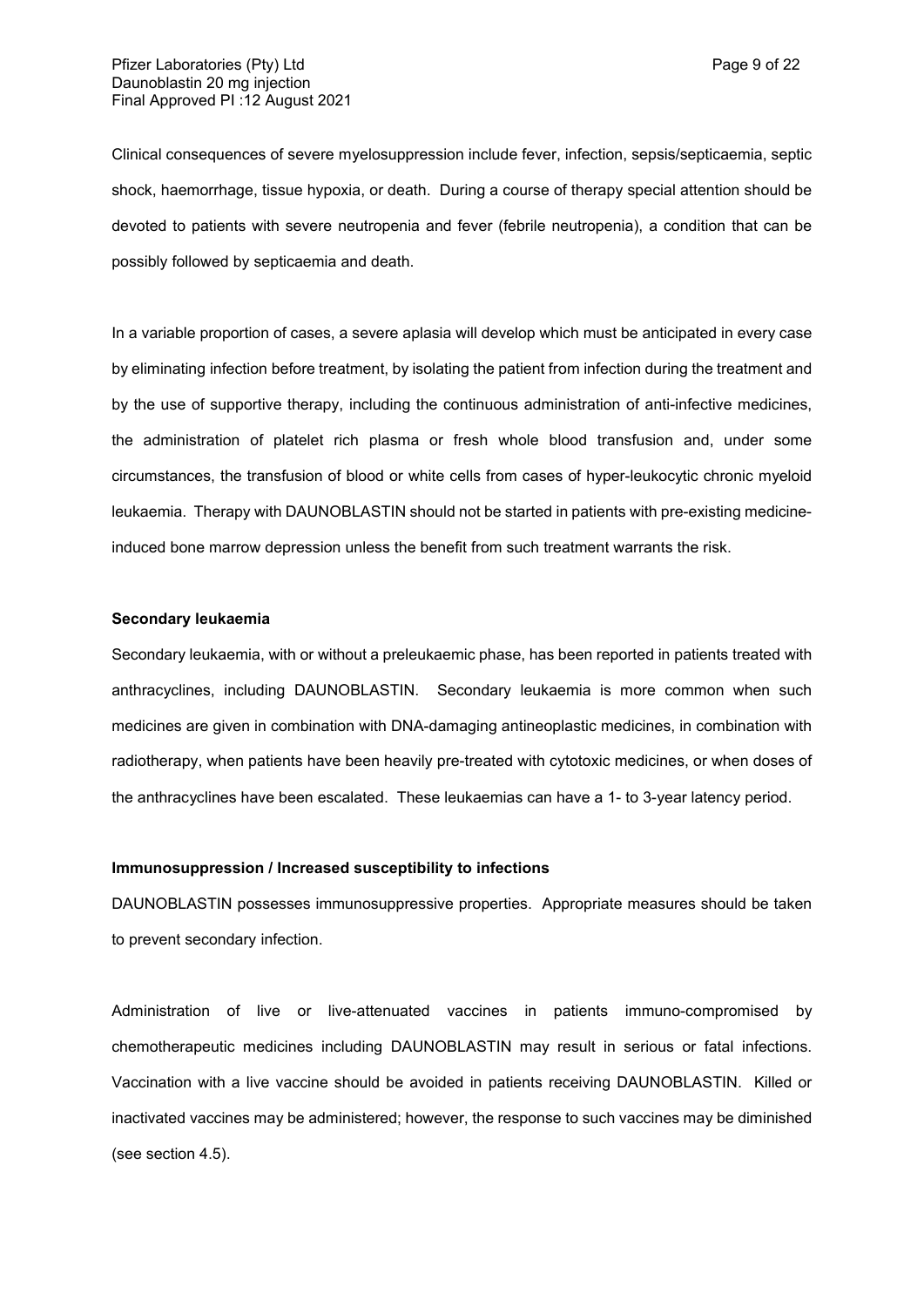#### **Enhanced toxicity**

DAUNOBLASTIN may enhance the toxicity of other cytotoxic medicines when administered concurrently and dosage should be suitably reduced (see section 4.5).

## **Gastrointestinal effects**

Nausea and vomiting are usually mild and transient, occurring soon after administration and lasting 24 to 48 hours. Severe nausea and vomiting may produce dehydration. Nausea and vomiting may be prevented or alleviated by the administration of appropriate antiemetic therapy.

Mucositis (mainly stomatitis, less often oesophagitis) may occur in patients undergoing DAUNOBLASTIN therapy. Mucositis/stomatitis generally appear early after medicine administration (burning and erythema of the oral mucosa; sores in the mouth and/or lips occurring 3 to 7 days after administration) and if severe, may progress over a few days to mucosal ulcerations (7 to 10 days after administration). Most patients recover from this adverse event by the third week of therapy.

#### **Effects at site of injection**

Phlebosclerosis may result from an injection into a small vessel or from repeated injections into the same vein. Following the recommended administration procedures may minimise the risk of phlebitis/thrombophlebitis at the injection site (see section 4.2).

#### **Extravasation**

Extravasation of DAUNOBLASTIN at the site of intravenous administration can cause local pain, severe tissue lesions (vesication, severe cellulitis) and necrosis. Should signs or symptoms of extravasation occur during intravenous administration of DAUNOBLASTIN, the medicine infusion should be immediately stopped.

## **Hyperuricaemia / Tumour lysis syndrome**

DAUNOBLASTIN may induce hyperuricaemia as a consequence of the extensive purine catabolism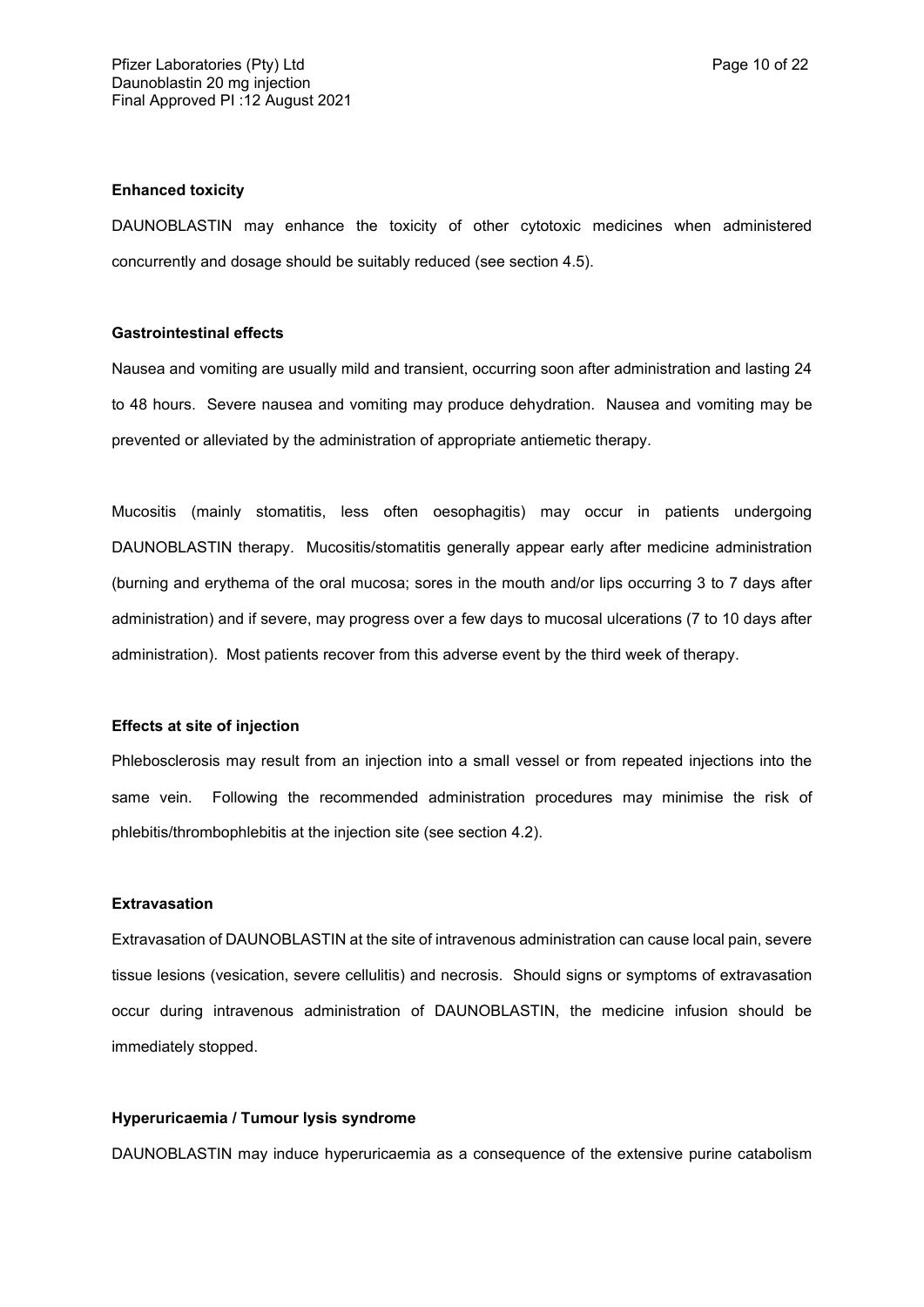that accompanies rapid medicine-induced destruction of a large number of leukaemia cells (tumourlysis syndrome).

It is recommended to check the blood uric acid, urea, potassium, calcium phosphate and creatinine levels, three or four times a week during the first week of treatment. Hydration, urine alkalinisation and prophylaxis with allopurinol to prevent hyperuricemia may minimise potential complications of tumourlysis syndrome.

## **Neurotoxic effects**

There is little evidence of neurotoxic effects.

## **Alopecia**

Complete alopecia involving beard growth and the scalp, axillary and pubic hair occurs almost always with full doses of DAUNOBLASTIN. This side effect may cause distress to patients but is usually reversible, with regrowth of hair, which usually occurs within two to three months from the termination of therapy.

## **Radiotherapy**

Adverse effects may be enhanced by radiotherapy. Skin reactions previously induced by radiotherapy may recur.

Increased radiation toxicities such as skin reactions and mucositis may result from concurrent radiotherapy and DAUNOBLASTIN therapy.

## **Use in hepatic impairment**

Hepatotoxic effects have been reported resulting from DAUNOBLASTIN treatment. DAUNOBLASTIN should be used with caution and in reduced doses in the treatment of patients with impaired liver function and the elderly.

The major route of elimination of DAUNOBLASTIN is the hepatobiliary system. Serum total bilirubin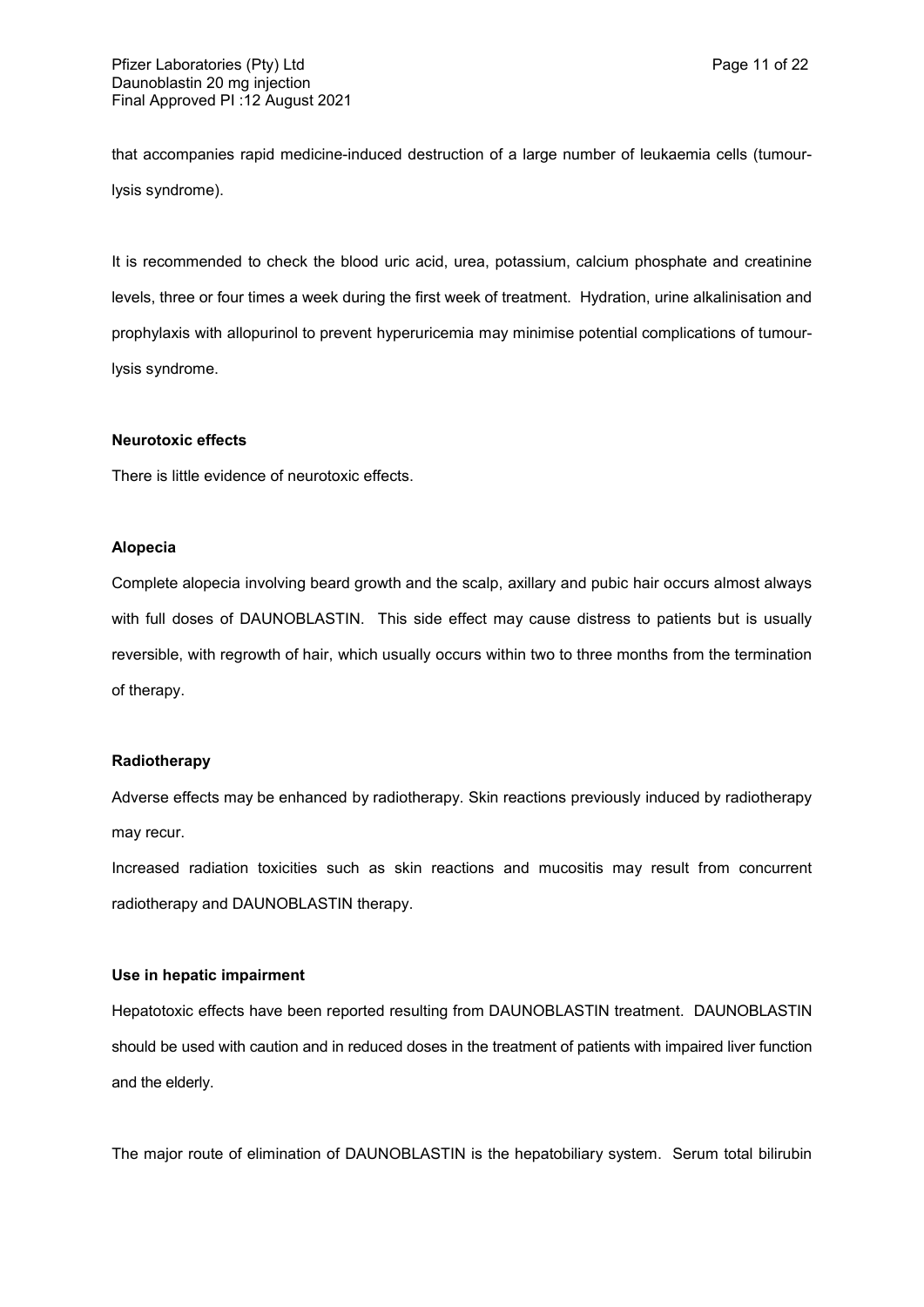should be evaluated before and during treatment with DAUNOBLASTIN. Patients with elevated bilirubin may experience slower clearance of the medicine with an increase in overall toxicity. Lower doses are recommended in these patients (see section 4.2).

Patients with severe hepatic impairment must not receive DAUNOBLASTIN (see section 4.3).

## **Use in renal impairment**

Renal impairment can enhance the toxicity of recommended doses of DAUNOBLASTIN. Prior to administration, it is recommended that renal function be evaluated using conventional clinical laboratory tests. Dosage should be reduced in patients with impaired renal function (see section 4.3 and section 4.2).

DAUNOBLASTIN has been implicated as causing renal failure and should therefore be used with caution when renal damage exists.

## **Use in the elderly**

No data available.

## **Paediatric use**

No data available.

## **Effects on laboratory tests**

No data available.

## **4.5 Interaction with other medicines and other forms of interaction**

DAUNOBLASTIN is mainly used in combination with other cytotoxic medicines. Additive toxicity may occur especially with regard to bone marrow/haematologic and gastrointestinal effects (see section 4.4). The use of DAUNOBLASTIN in combination chemotherapy with other potentially cardiotoxic medicines as well as the concomitant use of other cardioactive compounds (e.g. calcium channel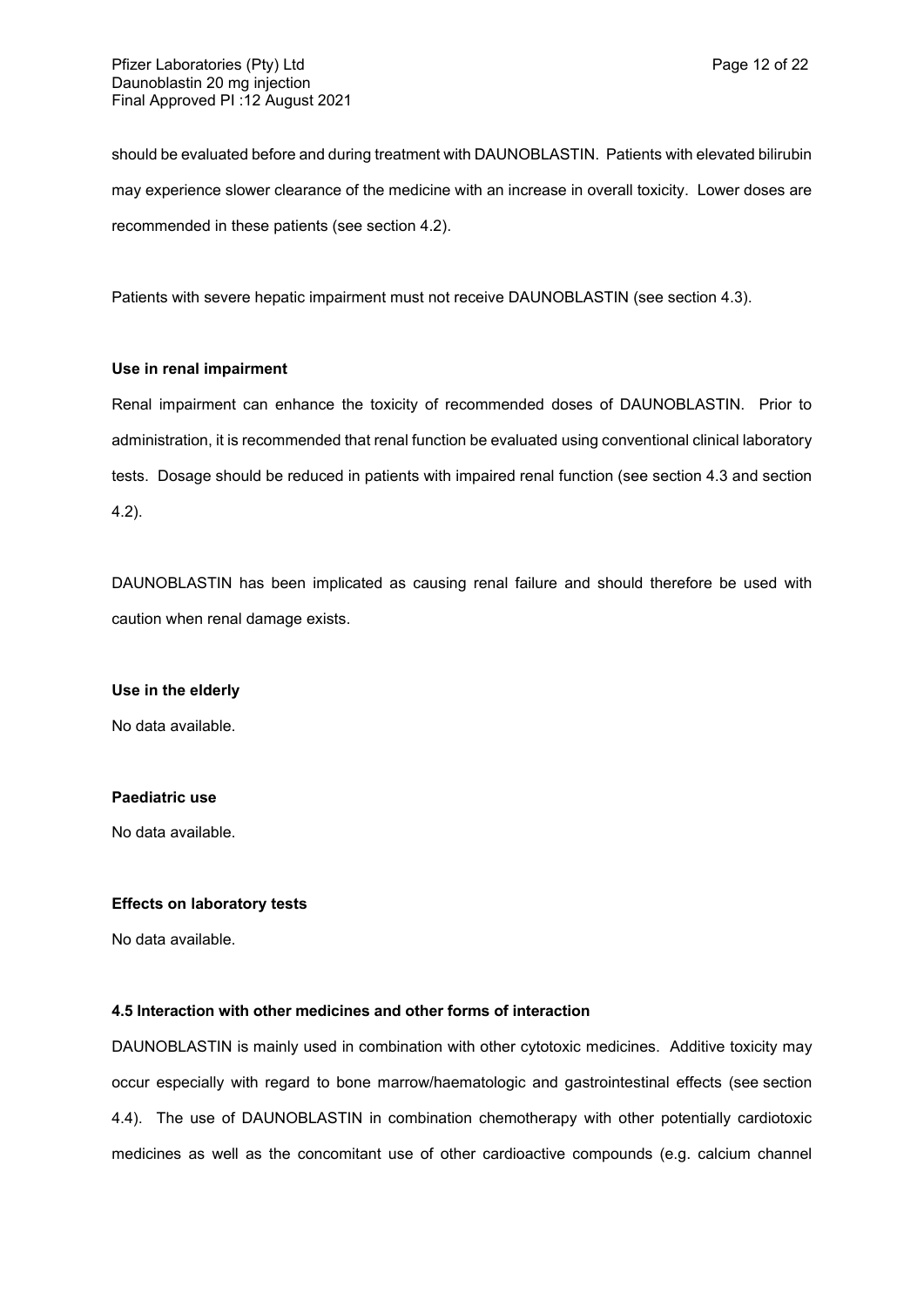blockers) requires monitoring of cardiac function throughout treatment. Changes in hepatic or renal function induced by concomitant therapies may affect daunorubicin metabolism, pharmacokinetics, therapeutic efficacy and/or toxicity.

## *Cyclophosphamide*

The cardiotoxic effects of DAUNOBLASTIN may be enhanced by concurrent treatment with cyclophosphamide. DAUNOBLASTIN may exacerbate cyclophosphamide induced haemorrhagic cystitis. It is recommended that the total dose of DAUNOBLASTIN not exceed 400 mg/m<sup>2</sup> of body surface area when administered concurrently with cyclophosphamide.

#### *Doxorubicin*

Previous treatment with doxorubicin increases the risk of DAUNOBLASTIN induced cardiotoxicity. DAUNOBLASTIN should not be administered to patients who have received the complete cumulative dose of doxorubicin.

#### *Allopurinol, colchicine, probenecid or sulphinpyrazone*

DAUNOBLASTIN may raise the concentration of uric acid in the blood. Control of hyperuricaemia and gout may require dosage adjustments to be made for antigout medicines for better control. Allopurinol may be preferred to prevent or reverse DAUNOBLASTIN induced hyperuricaemia because of the risk of uric acid nephropathy with uricosuric antigout medicines.

#### *Other bone marrow depressants*

Reduced dosage of DAUNOBLASTIN may be required.

## *Hepatotoxic medicines*

Concurrent administration may increase the risk of hepatotoxicity.

## *Live virus vaccines*

Due to its immunosuppressive properties, concurrent use of DAUNOBLASTIN with a live virus vaccine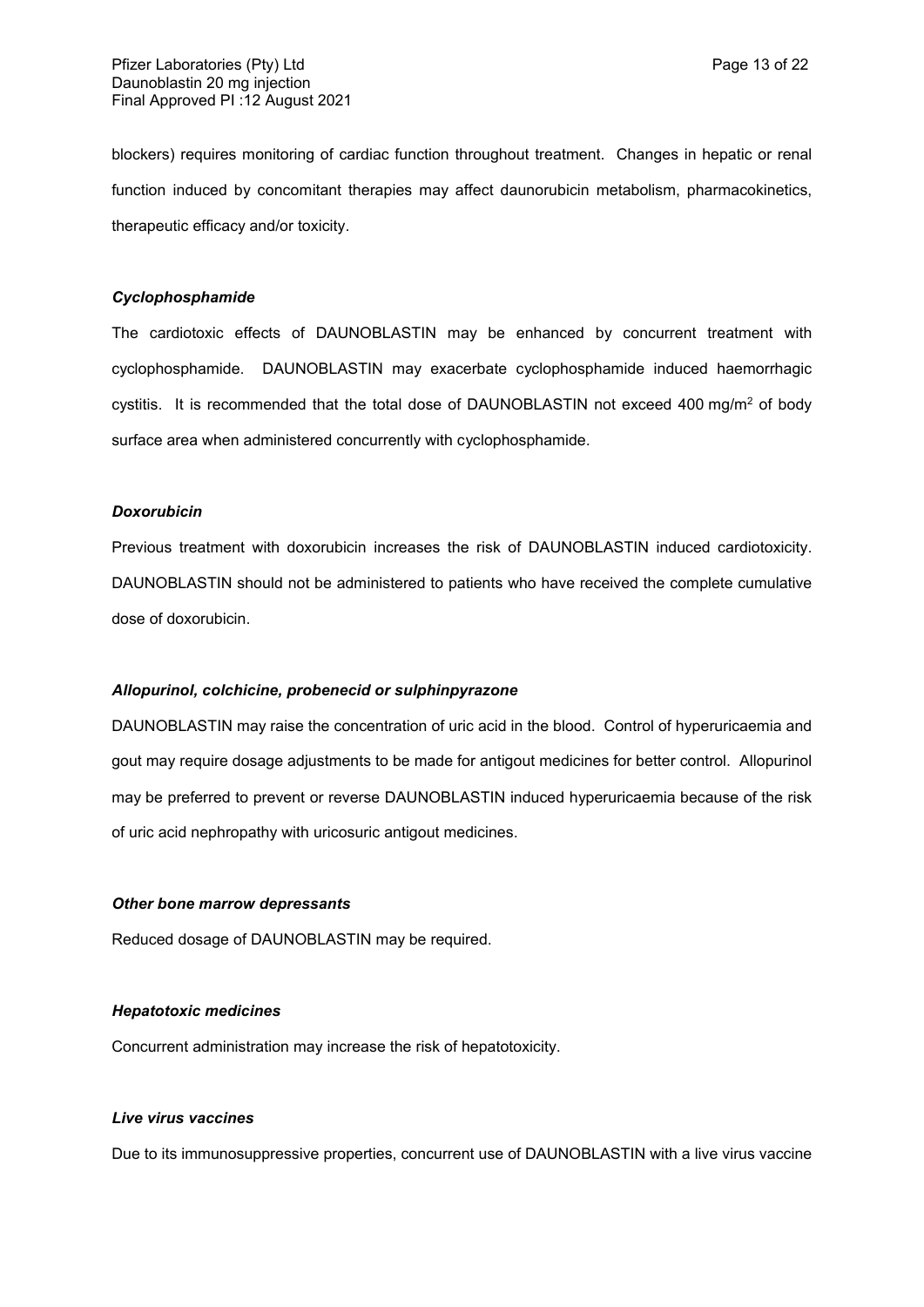may potentiate the replication of the vaccine, increase the adverse effects of the vaccine virus, or decrease the patient's antibody response to the virus.

#### **4.6 Fertility, pregnancy and lactation**

## **Women of childbearing potential/Contraception in males and females**

DAUNOBLASTIN should only be used in women of childbearing potential if the expected benefits outweigh the risks of therapy and adequate contraception is used. If the patient becomes pregnant whilst receiving the medicine, she should be advised of the potential hazard to the foetus.

#### **Pregnancy**

Daunorubicin has shown teratogenic, mutagenic and carcinogenic potential in animals. The medicine must be considered as a potential cause of foetal malformations when administered to a pregnant woman. DAUNOBLASTIN should not be used during pregnancy (see section 4.3).

#### **Breastfeeding**

It is not known whether daunorubicin is excreted in breast milk therefore breastfeeding is not recommended during DAUNOBLASTIN therapy in lactating women. It is recommended that DAUNOBLASTIN is not administered to mothers who are breastfeeding (see section 4.3).

## **Fertility**

DAUNOBLASTIN could induce chromosomal damage in human spermatozoa. Men undergoing treatment with DAUNOBLASTIN should use effective contraceptive methods.

#### **4.7 Effects on ability to drive and use machines**

No studies have been assessed with regard to the influence of DAUNOBLASTIN on the ability to drive or use machines. There have been no reports explicitly relating to effects of DAUNOBLASTIN treatment on the ability to drive or use machines. However, DAUNOBLASTIN may cause episodes of nausea and vomiting, which sometimes can indirectly lead to impairment of the ability to drive or use machines. Patients should not drive or use machines before they know how treatment with DAUNOBLASTIN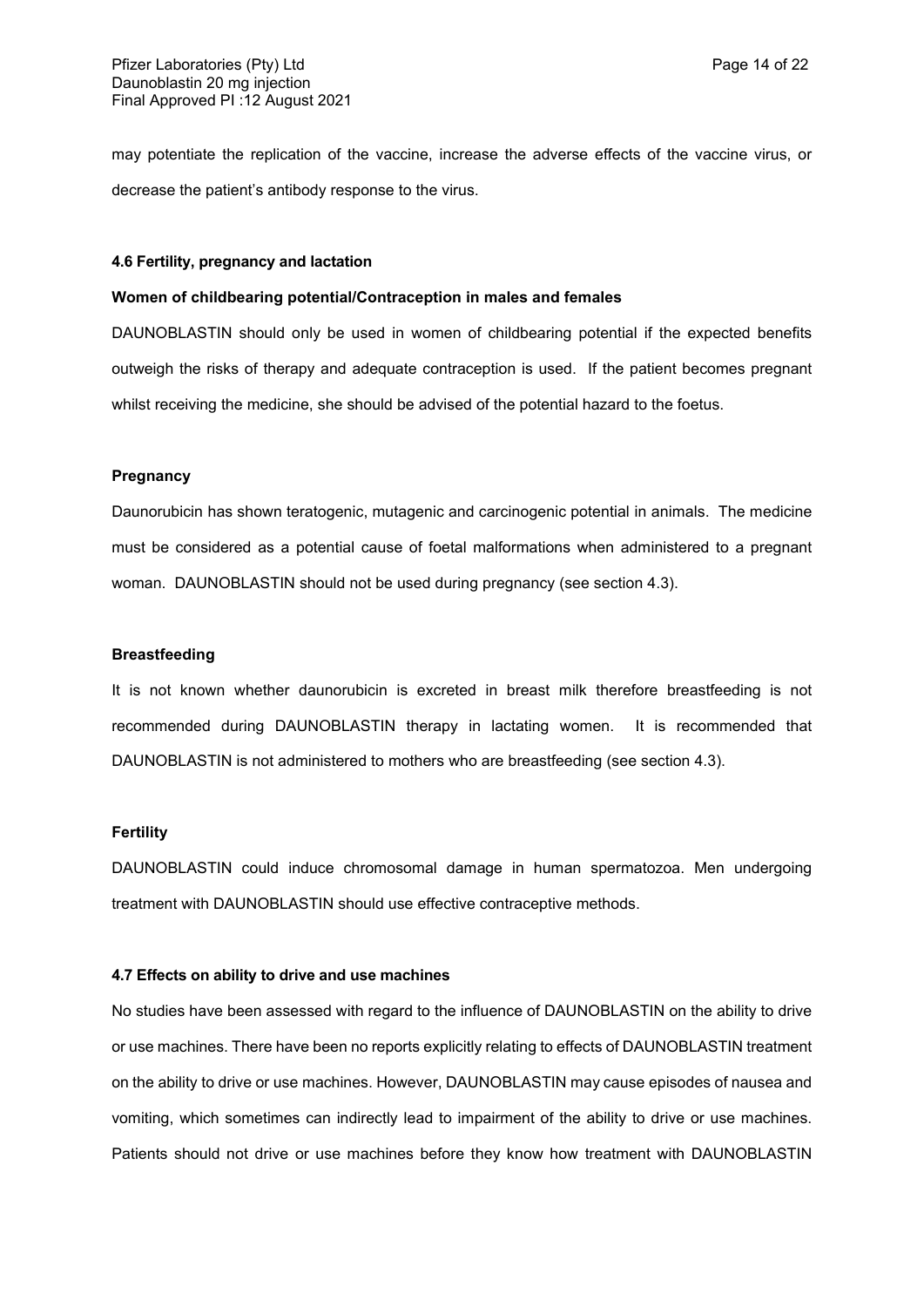affects their ability to drive and use machines.

## **4.8 Undesirable effects**

The below adverse effects are listed by system organ class and frequency category. Frequency categories are defined as: Very common ( $\geq 1/10$ ); common ( $\geq 1/100$  to < 1/10); uncommon ( $\geq 1/1000$ to < 1/100); rare  $( \geq 1/10 000$  to < 1/1 000); very rare  $( < 1/10 000)$ ; not known (cannot be estimated from the available data) (see also section 4.4).

| System organ class               | <b>Frequency</b> | <b>Adverse effects</b>                         |
|----------------------------------|------------------|------------------------------------------------|
| Infections and infestations      | Very common      | Sepsis/septicaemia, infection                  |
|                                  | Not known        | Septic shock                                   |
| Neoplasms benign, malignant      | Uncommon         | Acute myeloid leukaemia                        |
| and unspecified (including cysts | Not known        | Myelodysplastic syndrome                       |
| and polyps)                      |                  |                                                |
| Blood and lymphatic system       | Very common      | Bone marrow failure, leukopenia,               |
| disorders                        |                  | granulocytopenia, neutropenia,                 |
|                                  |                  | thrombocytopenia, anaemia                      |
| Immune system disorders          | Not known        | Anaphylactic reaction/ anaphylactoid           |
|                                  |                  | reaction                                       |
| Metabolism and nutrition         | Not known        | Dehydration, acute hyperuricaemia <sup>a</sup> |
| disorders                        |                  |                                                |
| Cardiac disorders                | Very common      | Cardiomyopathy (clinically manifested by       |
|                                  |                  | dyspnoea, cyanosis, dependent oedema,          |
|                                  |                  | hepatomegaly, ascites, pleural effusion        |
|                                  |                  | and congestive cardiac failure)                |
|                                  | Uncommon         | Myocardial infarction                          |
|                                  | Not known        | Myocardial ischaemia (angina pectoris),        |
|                                  |                  | endomyocardial fibrosis,                       |
|                                  |                  | pericarditis/myocarditis, supraventricular     |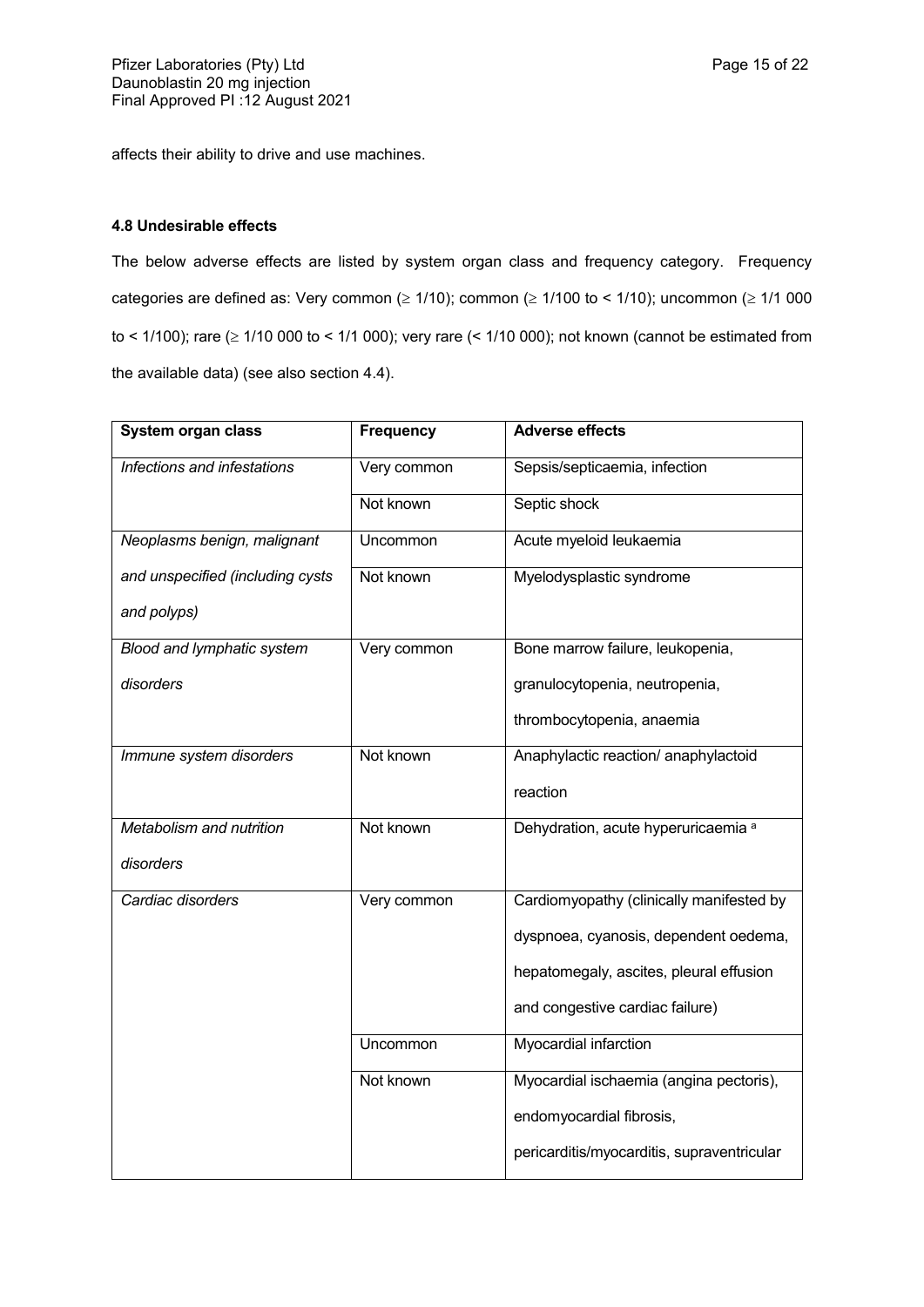| System organ class             | <b>Frequency</b> | <b>Adverse effects</b>                  |
|--------------------------------|------------------|-----------------------------------------|
|                                |                  | tachydysrhythmias (such as sinus        |
|                                |                  | tachycardia, ventricular extrasystoles, |
|                                |                  | atrioventricular block)                 |
| Vascular disorders             | Very common      | Haemorrhage                             |
|                                | Not known        | Flushing, shock, thrombophlebitis,      |
|                                |                  | phlebosclerosis <sup>b</sup>            |
| Respiratory, thoracic and      | Not known        | Hypoxia                                 |
| mediastinal disorders          |                  |                                         |
| Gastrointestinal disorders     | Very common      | Nausea/vomiting, diarrhoea,             |
|                                |                  | oesophagitis, mucositis/stomatitis c    |
|                                | Common           | Abdominal pain                          |
|                                | Not known        | Colitis                                 |
| Skin and subcutaneous tissue   | Very common      | Alopecia, erythema, rash                |
| disorders                      | Not known        | Contact dermatitis, recall phenomenon,  |
|                                |                  | pruritus, skin hyperpigmentation, nail  |
|                                |                  | pigmentation, urticaria                 |
| Renal and urinary disorders    | Not known        | Chromaturia <sup>d</sup>                |
| Reproductive system and breast | Not known        | Amenorrhoea, azoospermia                |
| disorders                      |                  |                                         |
| General disorders and          | Very common      | Pyrexia, pain                           |
| administration site conditions | Common           | Infusion site phlebitis                 |
|                                | Not known        | Death, hyperpyrexia, infusion site      |
|                                |                  | extravasation <sup>e</sup> , chills     |
| <b>Investigations</b>          | Very common      | Increased blood bilirubin, increased    |
|                                |                  | aspartate aminotransferase, increased   |
|                                |                  | blood alkaline phosphatase              |
|                                | Common           | Abnormal electrocardiogram,             |
|                                |                  | (electrocardiogram ST-T change,         |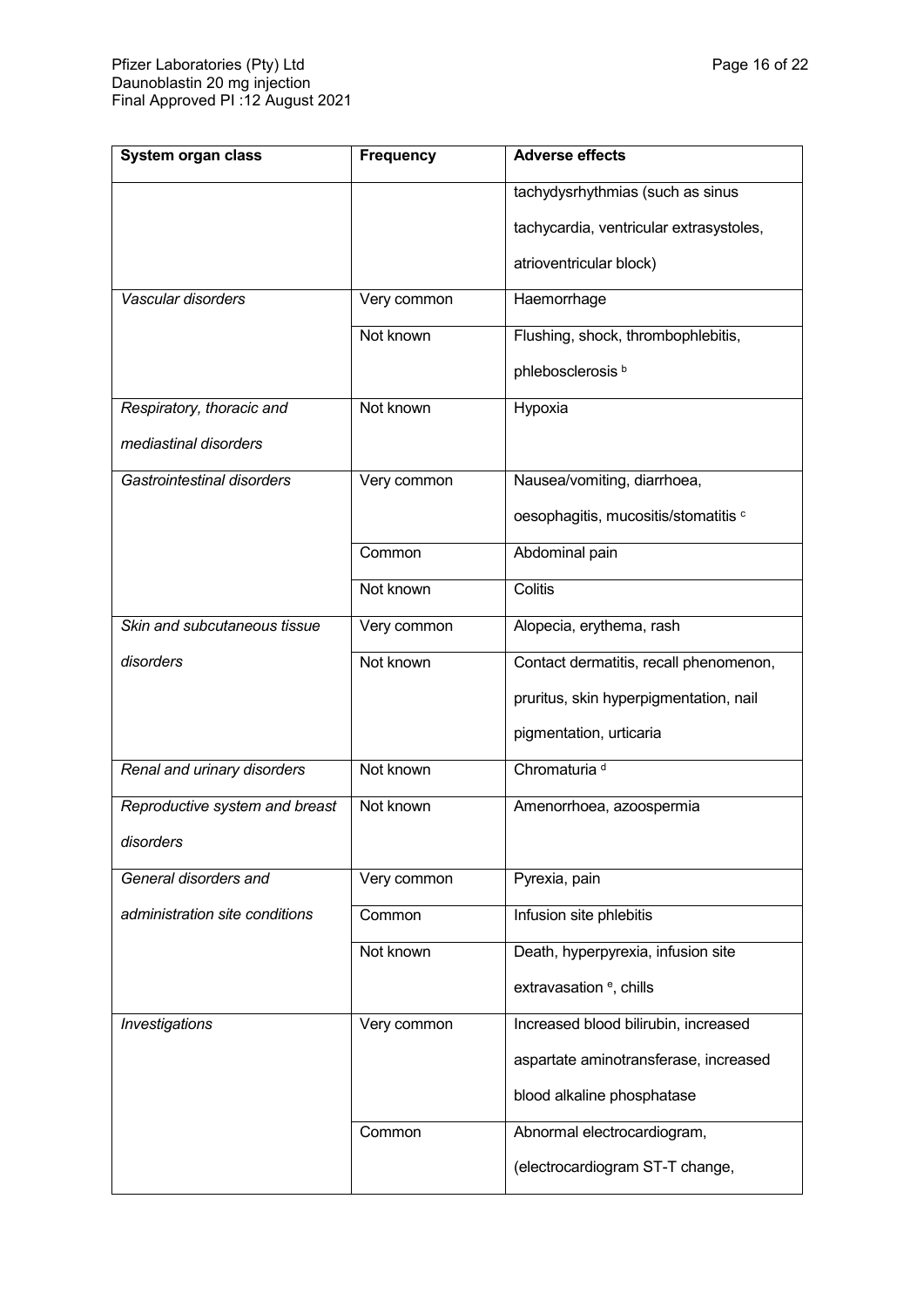| System organ class                                                                                           | <b>Frequency</b> | <b>Adverse effects</b>                |  |  |
|--------------------------------------------------------------------------------------------------------------|------------------|---------------------------------------|--|--|
|                                                                                                              |                  | abnormal electrocardiogram QRS        |  |  |
|                                                                                                              |                  | complex, abnormal electrocardiogram T |  |  |
|                                                                                                              |                  | wave)                                 |  |  |
| <sup>a</sup> With possible impairment of renal function especially in the presence of elevated pre-treatment |                  |                                       |  |  |
| white blood cell counts.                                                                                     |                  |                                       |  |  |
| <sup>b</sup> Venous sclerosi may result from injection of the medicine into a small vessel or from repeated  |                  |                                       |  |  |
| injections into the same vein.                                                                               |                  |                                       |  |  |
| <sup>c</sup> Pain or burning sensation, erythema, ulcer, haemorrhage infection.                              |                  |                                       |  |  |
| $d$ Red color of urine for 1 – 2 days after administration.                                                  |                  |                                       |  |  |

e Infusion site pain/burning sensation, cellulitis, skin ulcer, necrosis.

## *Reporting of suspected adverse reactions*

Reporting suspected adverse reactions after authorisation of the medicine is important. It allows continued monitoring of the benefit/risk balance of the medicine. Health care providers are asked to report any suspected adverse reactions to SAHPRA via the "**6.04 Adverse Drug Reactions Reporting**  Form", found online under SAHPRA's publications: <https://www.sahpra.org.za/Publications/Index/8>

## **4.9 Overdose**

## *Signs and symptoms*

Clinical features of overdosage are likely to be an extension of DAUNOBLASTIN's pharmacological action. Possible symptoms of toxicity are those listed under section 4.8.

Acute overdosage with DAUNOBLASTIN will result in severe myelosuppression (mainly leukopenia and thrombocytopenia), gastrointestinal toxic effects (mainly mucositis) and acute cardiac complications.

Very high single doses of DAUNOBLASTIN may be expected to cause acute myocardial degeneration (within 24 hours) and severe myelosuppression (within 10 - 14 days).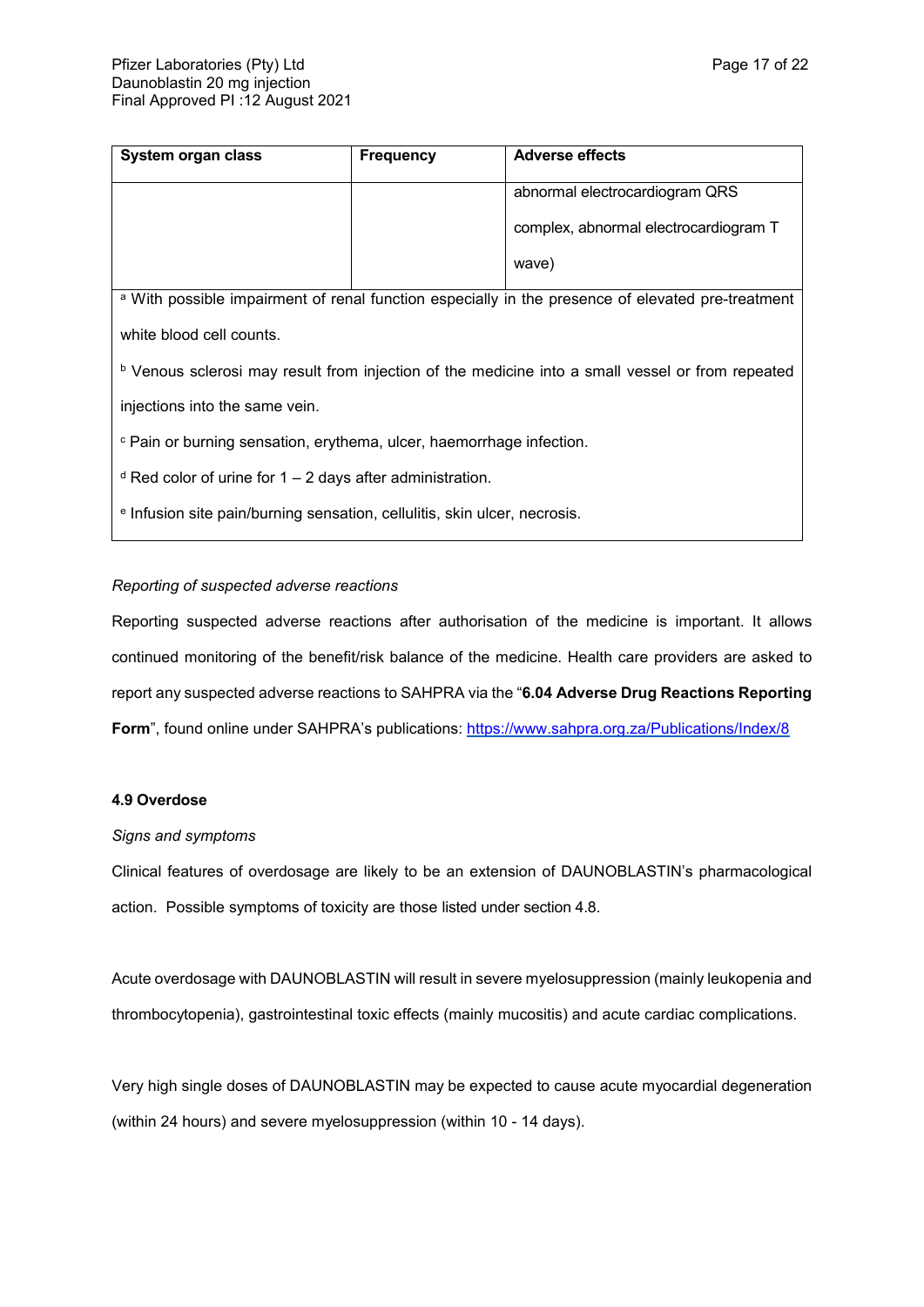### *Management of overdosage*

Therapy should be withdrawn should these symptoms occur, and treatment should be symptomatic and supportive. Particular attention should be given to prevention and treatment of possible severe haemorrhages or infections secondary to severe, persistent bone marrow depression.

Delayed cardiac failures have been observed with anthracyclines up to 6 months after an overdose. Patients have to be observed carefully and if signs of cardiac failure arise, they should be treated along conventional lines.

#### **5. PHARMACOLOGICAL PROPERTIES**

## **5.1 Pharmacodynamic properties**

Category and class: A 26 Cytostatic agents

## *Mechanism of action*

Daunorubicin is an antineoplastic antibiotic which is structurally related to doxorubicin. The medicine appears to act by inhibiting DNA and DNA-dependent RNA synthesis by forming a complex with DNA with intercalation between base pairs and uncoiling of the helix. Daunorubicin may also inhibit polymerase activity, affect regulation of gene expression, and be involved in free radical damage to DNA.

Daunorubicin is not cell cycle-phase specific although maximum cytotoxic activity occurs in the S phase. Daunorubicin also has antibacterial and immunosuppressive properties.

## **5.2 Pharmacokinetic properties**

## *Distribution*

Daunorubicin is rapidly and widely distributed in tissues, with highest levels in the heart, kidneys, liver, lungs and spleen. It binds inside the cells to cellular components, mainly nucleic acids.

Daunorubicin does not cross the blood-brain barrier but appears to cross the placenta. It is not known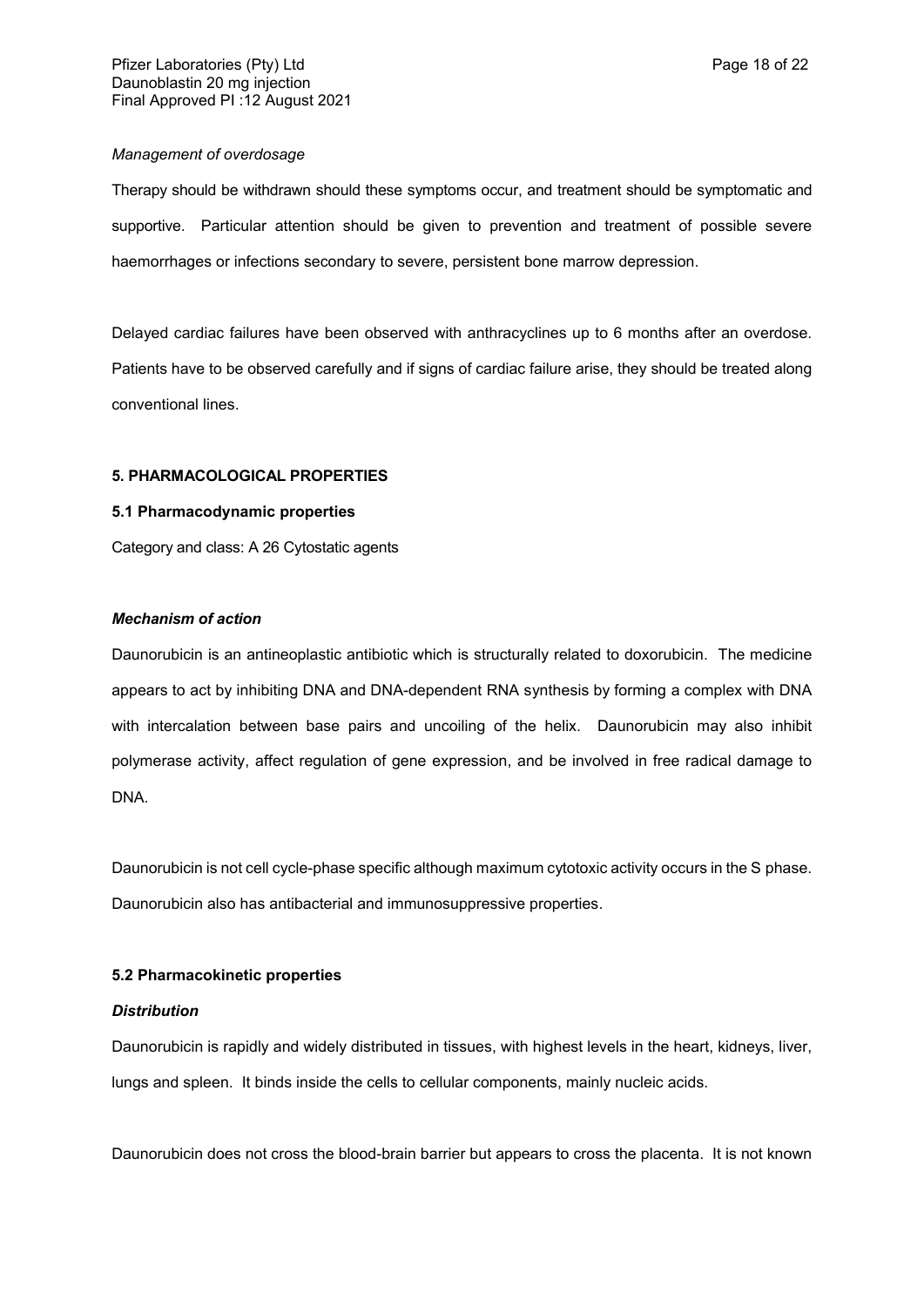if daunorubicin is present in breast milk.

#### *Metabolism*

Daunorubicin is extensively metabolised in the liver and other tissues, mainly by cytoplasmic aldo-keto reductases, producing daunorubicinol, the major metabolite, which has antineoplastic activity. Approximately 40 % of the medicine in the plasma is present as daunorubicinol within 30 minutes and 60 % in 4 hours after a dose of daunorubicin. Additional metabolism by reductive cleavage of the glycosidic bond produces aglycones, which have little or no cytotoxic activity and are demethylated and conjugated with sulphate and glucuronide by microsomal enzymes.

Daunorubicin metabolism may be altered in patients with impaired hepatic function.

#### *Excretion*

Following rapid IV administration, total plasma concentrations of daunorubicin and its metabolites decline in a triphasic manner and plasma concentrations of unchanged daunorubicin decline in a biphasic manner.

The plasma half-life of daunorubicin averages 45 minutes in the initial phase and 18,5 hours in the terminal phase. By 1 hour after administration of daunorubicin, the predominant form of daunorubicin in plasma is the metabolite daunorubicinol, which has an average terminal plasma half-life of 26,7 hours.

Daunorubicin and its metabolites are excreted in the urine and bile, with urinary excretion accounting for 14 - 23 % of the dose. Most urinary excretion of daunorubicin occurs within 3 days. After the first 24 hours, daunorubicin is excreted in urine mainly as daunorubicinol. An estimated 40 % of a dose is eliminated by biliary excretion.

#### **6. PHARMACEUTICAL PARTICULARS**

**6.1 List of excipients**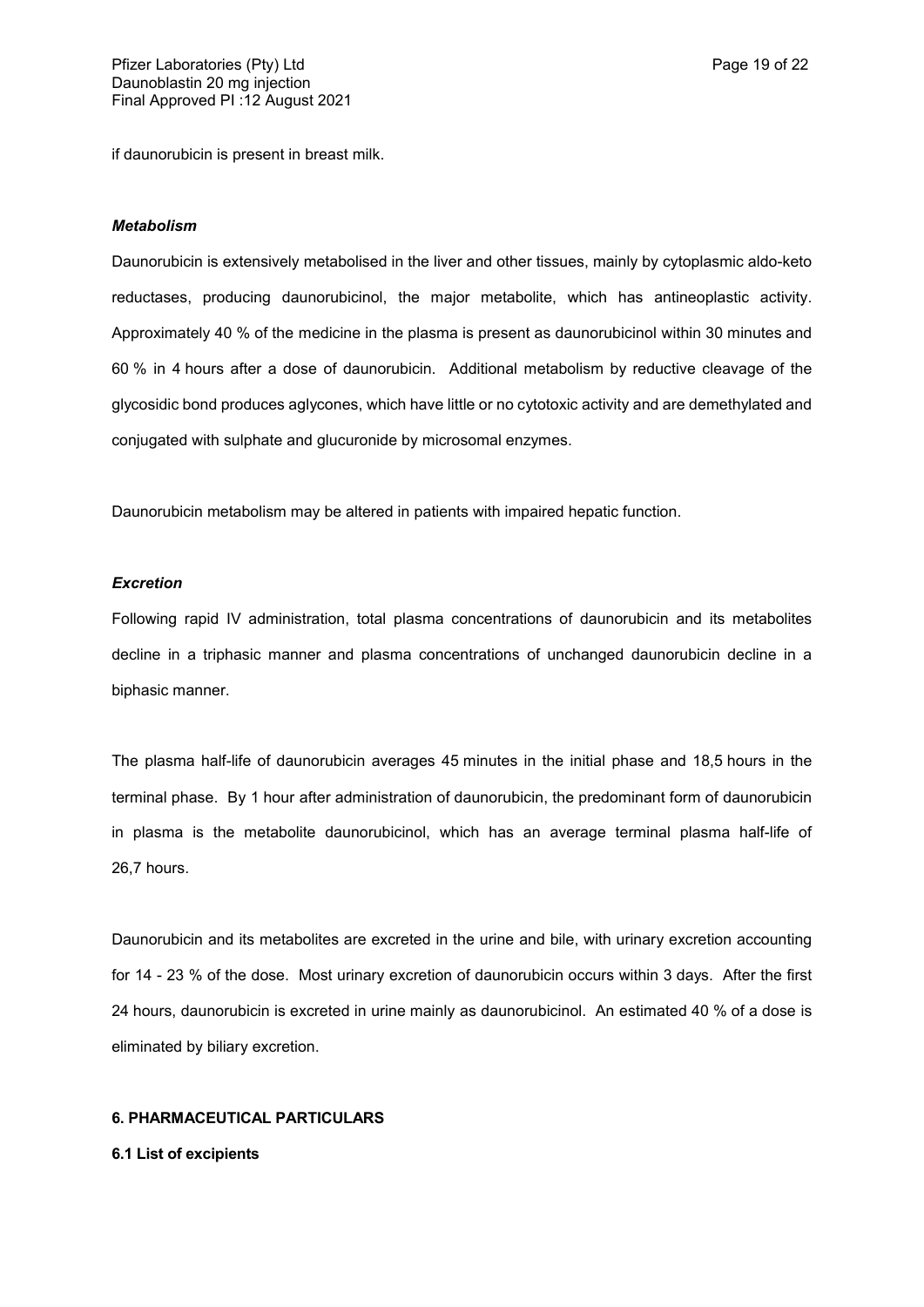Mannitol

## **6.2 Incompatibilities**

Heparin sodium and aluminium are incompatible with DAUNOBLASTIN and will precipitate in solution. Incompatibility has also been reported when DAUNOBLASTIN is mixed with a solution of dexamethasone sodium phosphate, aztreonam, allopurinol sodium, fludarabine and piperacillin/tazobactam. DAUNOBLASTIN can be used in combination with other cytotoxic medicines, but should not be administered mixed with other medicines.

## **6.3 Shelf life**

36 months

## *Reconstituted solution*

Stable for 24 hours when stored at room temperature (at or below 25 °C). Stable for 48 hours when refrigerated (2 °C - 8 °C).

## **6.4 Special precautions for storage**

*Freeze-dried product*

Store at or below 25 °C and protect from light.

For the storage conditions of the reconstituted solution, see section 6.3.

## **6.5 Nature and contents of container**

Colourless glass vial containing 20 mg daunorubicin hydrochloride.

## **6.6 Special precautions for disposal and other handling**

**Only health care providers, who have been trained in the safe use of the preparation of chemotherapeutic medicines, should prepare DAUNOBLASTIN for administration.**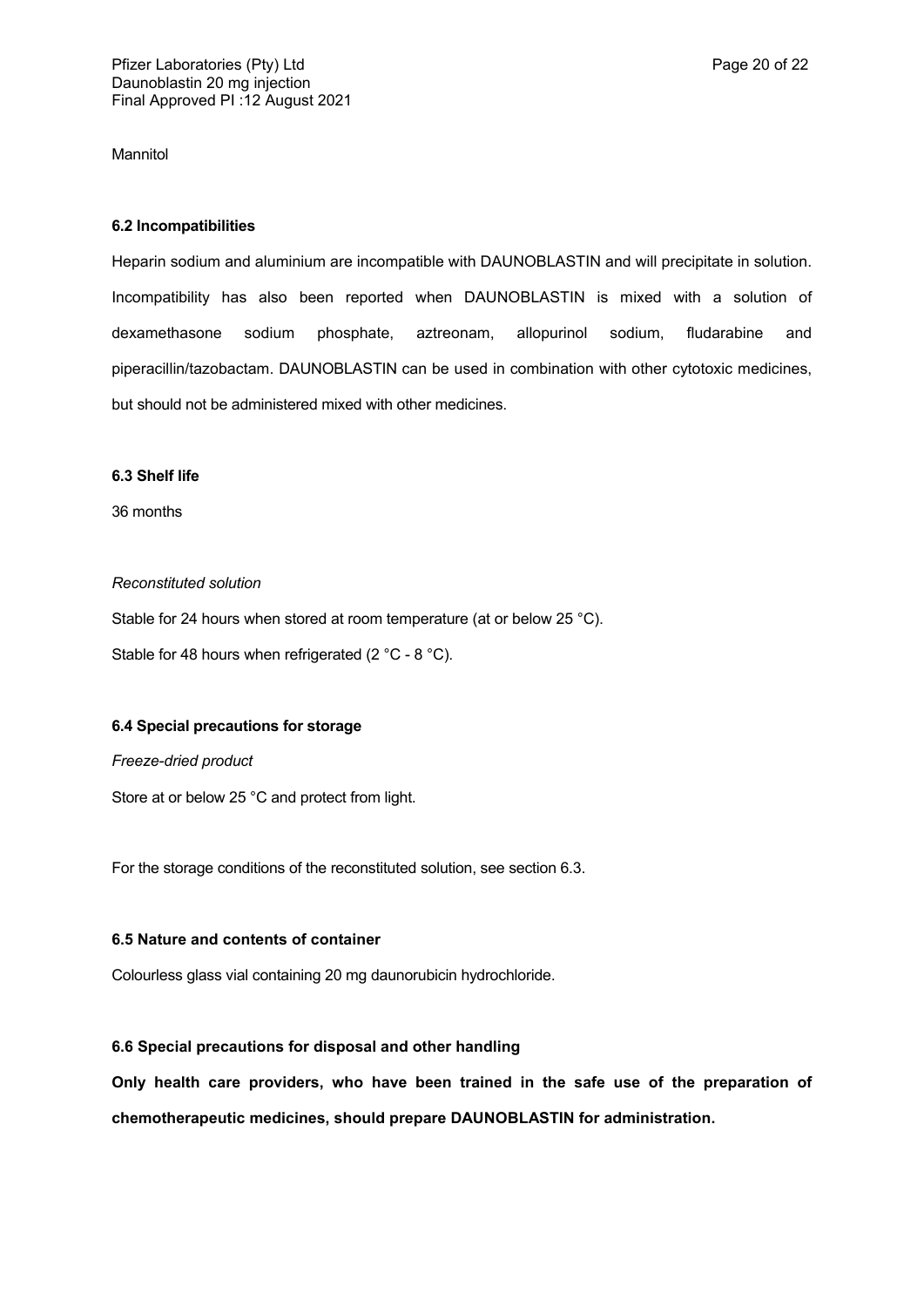Operations such as transfer to syringes should only be carried out in the designated area. The health care providers carrying out these procedures should be adequately protected with clothing, gloves and eye shields.

Pregnant personnel are advised not to handle cytotoxic medicines.

Where the solution accidentally contacts skin or mucosa, the affected area should be immediately washed thoroughly with soap and water.

Luer-Lock fitting syringes are recommended.

## *Spills and disposal*

If spills occur, restrict access to the affected area. Wear two pairs of gloves (latex rubber), a respirator mask, a protective gown and safety glasses. Limit the spread of the spill by covering with absorbent material such as an absorbent towel or adsorbent granules. Spills may also be treated with 3 M sulphuric acid and 0,3 M potassium permanganate (2:1) or 5 % sodium hypochlorite.

Any unused product or waste material should be disposed of in accordance with local requirements.

## **7. HOLDER OF CERTIFICATE OF REGISTRATION**

Pfizer Laboratories (Pty) Ltd 85 Bute Lane Sandton 2196 South Africa Tel: +27 (0)11) 320 6000 / 0860 734 937 (Toll-free South Africa)

## **8. REGISTRATION NUMBER**

V/26/239